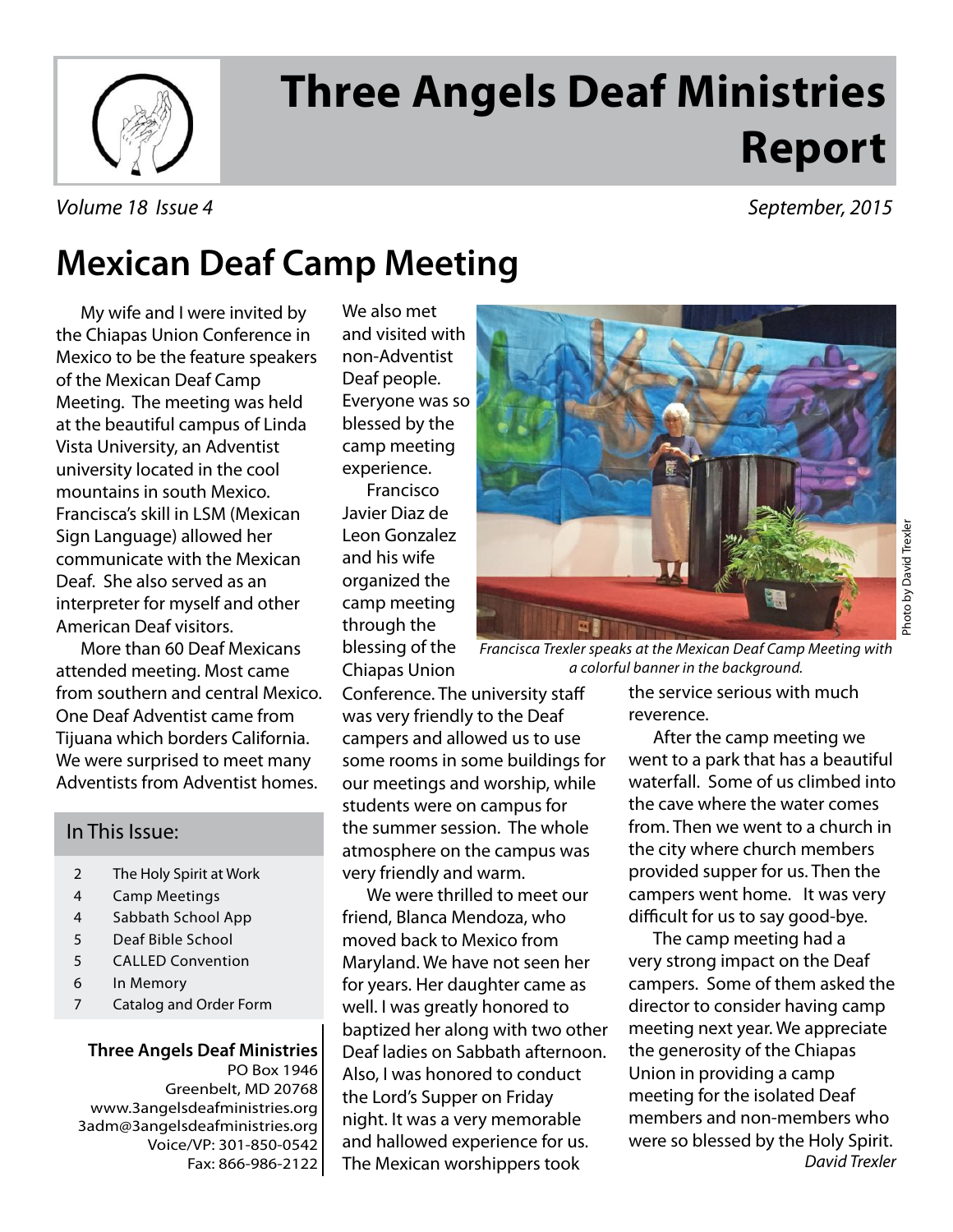#### **Speaker's Dialogue: The Holy Spirit at Work in the Church**

 Did you know that the General Conference hosted its world session in San Antonio, Texas July 2 to 11? Three Angels Deaf Ministries (3ADM) had a booth among the hundreds of other booths in the large exhibit halls. My wife Francisca, Esther Doss, Kathy McCain, Paul and Tina Kelly and I were there to share about Deaf ministry to Adventists from all over the world. We all worked as a team to educate and help booth visitors know what 3ADM offers to lead the Deaf to Christ.

 Our booth was probably in the best location. We were at the entrance into the exhibit halls. On the first day, we were very surprised to see the high interest in our booth. We were overwhelmed with visitors asking questions and collecting our materials. The interest remained high until the end of the session.

 We rarely had a dull moment. We were grateful for Esther who communicated with the hearing and served as an interpreter between us Deaf and the hearing. Some hearing visitors needed to know what to do with the Deaf in their areas. Some parents of Deaf children sought "counseling." We met Deaf people who did not know that there was a Deaf ministry. Pastors and leaders shared their interest and news and asked for information. We were thrilled to meet some Deaf from Brazil. They were excited to see 3ADM, the only donor supported Deaf ministry in the world. A few Deaf ministries are in different places around the globe, but ours is operated by the Deaf, for the Deaf and of the Deaf. At least 51% of our board must be Deaf members of the Adventist Church. We also appreciate the hearing board members who are very supportive.

 Our booth at the 2015 GC Session was a success. But I want to now look at how the Holy Spirit is working inside the church. We see changes in attitudes toward the Deaf. At the 2005 GC Session, we had very few visitors at our booth. We wondered if we had leprosy spots on our skin as we saw people look at our sign and walk quickly away. The 2010 GC Session was different and our booth was busy. We were surprised that we quickly ran out of some materials. But at this year's GC Session, we saw far more interest in the Deaf work than ever before.

 Also, a few other booths highlighted the Deaf work. Adventist Deaf Ministries International had their booth behind ours. They urged leaders in other countries to do more for the Deaf. The Sabbath School/Personal Ministries booth had a graphic presentation featuring the Deaf and our booklet "Can You Hear Us?" It Is Written heavily promoted their new interpreted daily devotional by showing a sample on a large screen.

 Several media ministries from the USA and other countries came to shoot interviews with us. They were excited to see God had a Deaf work and wanted to share that with their viewers.

 But more than this, we were excited by what

happened during the main sessions at the Alamodome. We do not remember ever seeing anything like this at any other GC Session in the past!

During Sabbath School on the first Sabbath, Dr. Larry Evans shared about those with special needs with an emphasis on Deaf ministry. Immediately after this, a group of four from the Sao Paulo, Brazil Deaf group signed Psalm 23 most beautifully. The Alamodome was quite full at this time and we knew that many Adventists around the world were watching. We noticed that more leaders came by our booth after Dr. Evans's presentation.

 During one of the evening meetings, the Inter-European Division showed their video report. The video included a testimony by Taida Rivero from Spain. Taida is a CODA and shared her passion for Deaf ministry. No one had applauded during the evening meeting, but they did after hearing her testimony. We knew that this made an impact. Right after the video, Taida stood on the stage platform interpreting into Spanish Sign Language while the division president shared some words.

 But there was yet more! Elder Ted Wilson, the General Conference President, gave a powerful sermon on the last Sabbath morning. He shared an inspiring conversion story of a Deaf person in Bolivia and his witness among other Deaf students at his school. The Alamodome was packed with 75,000 people and many more watched the sermon through the internet and television all around the world. We were amazed at how God put before His church the need for the Deaf work.

 Plus, the ASL interpretation of the meetings could be viewed by anyone in the world through the Internet. We deeply appreciate the GC and Hope Channel for this.

 Please correct me if I am wrong. But I believe that this exposure about the Deaf was unprecedented in our

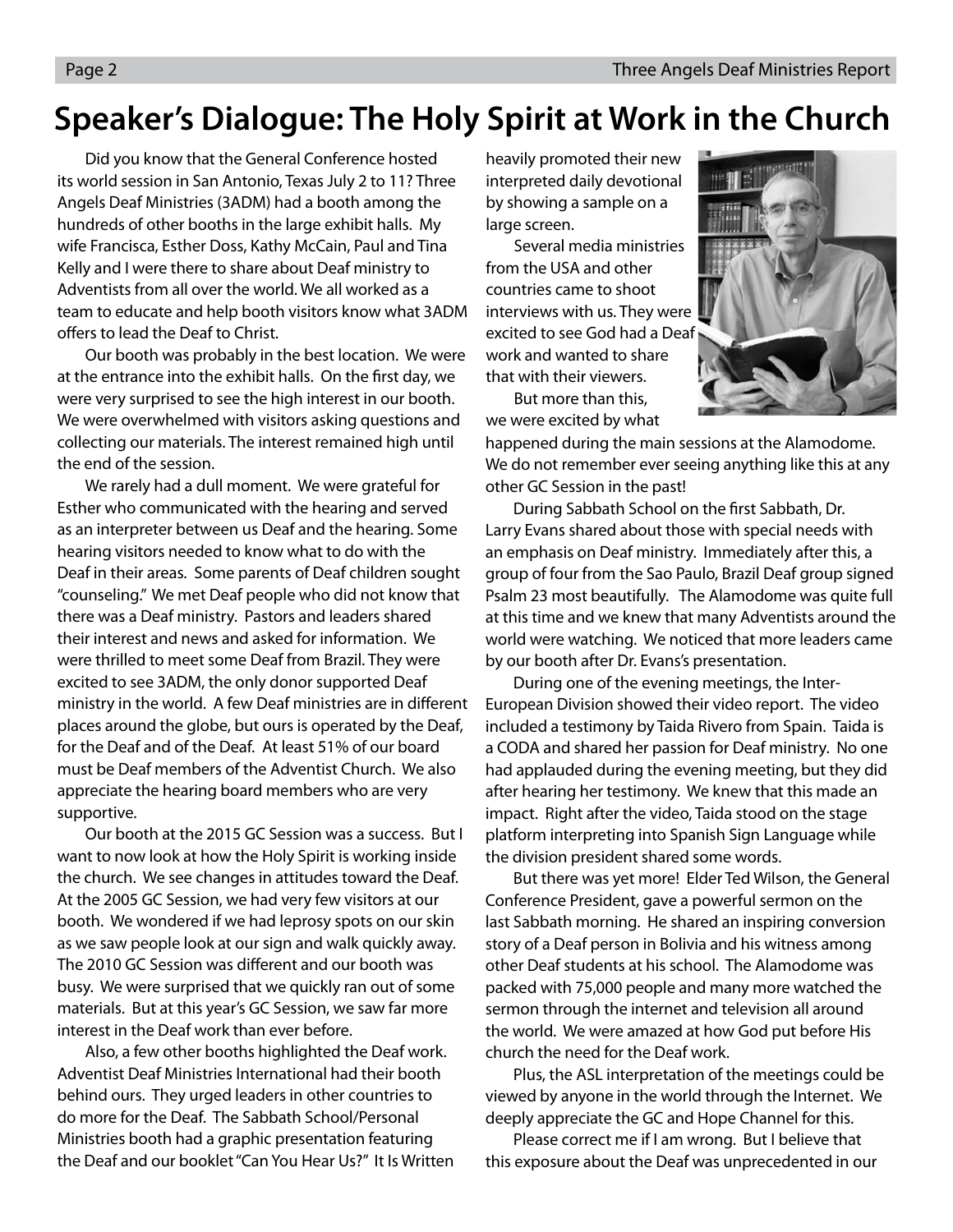church's history! Thank you, Holy Spirit for making it happen in our church!

 Why do we see such a growing interest in the Deaf work like never before? More and more church members are praying for the outpouring of the Holy Spirit. Why are they praying and desiring God's work to move forward? The Holy Spirit is impressing them to move forward. The Holy Spirit is waking them up from their spiritual sleep. Spiritually revived born again Adventists will show the love of Christ for others, including the Deaf. As the end of time comes closer, the Holy Spirit and His angels are encouraging us to be more spiritually alive and to spread the last day's message to the whole world.

 We also see more evidence of the Holy Spirit's work. More Deaf people are enrolling in our Bible school than ever before. Our Deaf Bible School worker, Francisca, has been very busy with such a growing interest that she is relying on some volunteers to share the work. So, we see an increasing interest in spiritual things and Bible study like we have not seen before.

 Praise God for His everlasting love for the world. He wants everyone to know the gospel before the end comes. "And this gospel of the kingdom will be preached in all the world as a witness to all the nations, and then the end will come" (Matthew 24:14).

 The Holy Spirit is urging you to allow Him to change your life. "Therefore, my beloved, as you have always obeyed, not as in my presence only, but now much more in my absence, work out your own salvation with fear and trembling; for it is God who works in you both to will and to do for His good pleasure" (Philippians 2:12, 13).

David Trexler

 "...If you think we are suggesting that we simply give these individuals more "sympathy" then we haven't made our point very clear. We believe that the blind, the Deaf and those with physical limitations should **not** only be recipients of our missionary endeavors but **should also be given** opportunities to be missionaries as well! Sometimes we have a too restrictive definition of what a missionary is. In fact, it is not necessary to cross an ocean or a country's border to be a missionary **nor must one have the ability to see, hear or walk**. God is calling all to His service!"

Dr. Larry Evans During the GC Session 2015 Sabbath School on July 4, 2015

Four precious Brazilian brothers and sister visited with us.

**NGFIS** 

A variety of Deaf ministry workers and interpreters met at the Adventist Deaf Ministries International booth for a group photo. Taida is third from the right on the back row. Larry Evans is fourth from the right on the back row.

Photo supplied by David Trexler

Photo supplied by David Trexler

Photo supplied by David Trexler

Photo supplied by David Trexle





Our booth stayed quite busy! In this picture, a father and hard-ofhearing daughter and a pastor's wife with a passion for Deaf ministry visit with us.

THE CANADA CONFERENC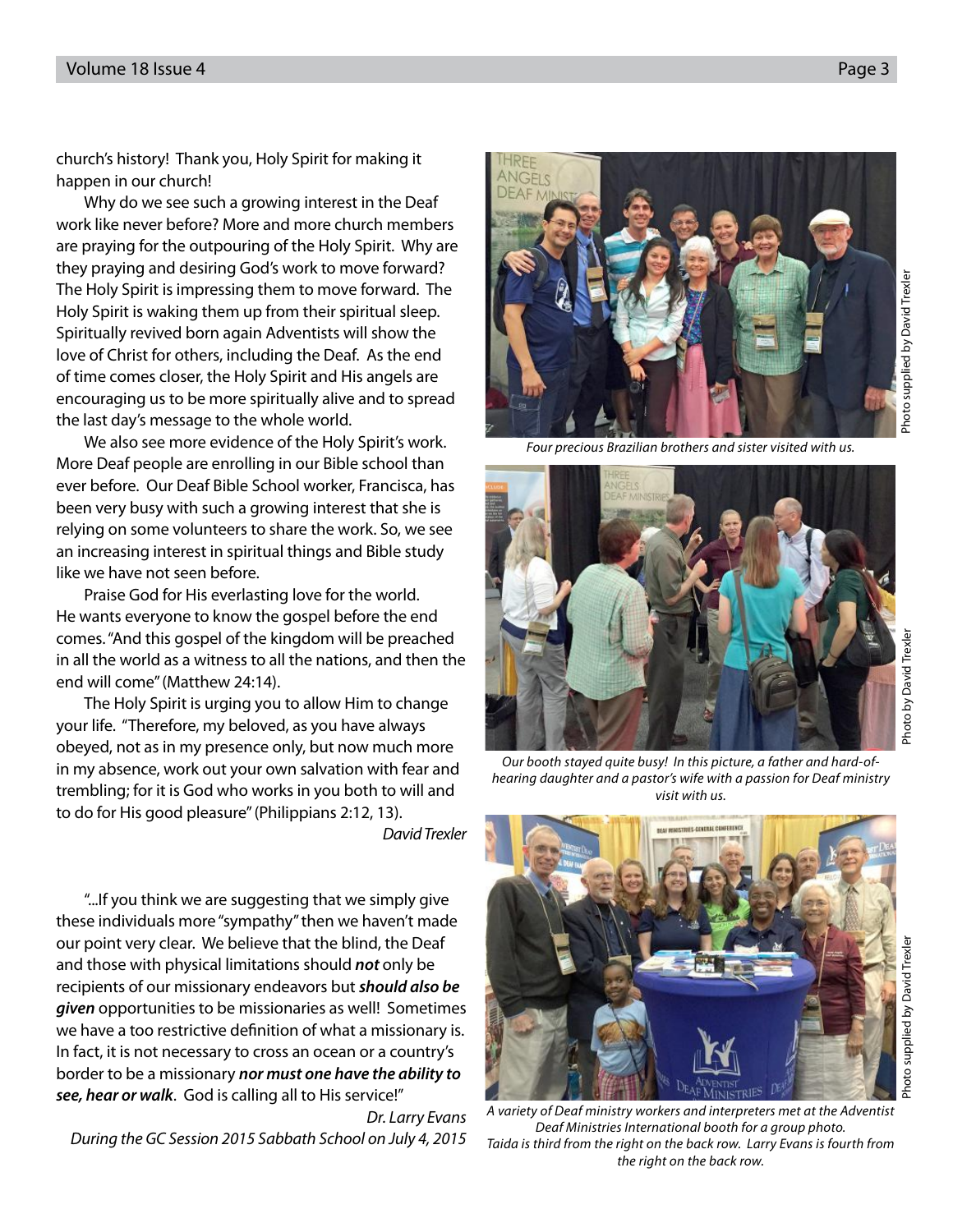## **Uganda Deaf Camp Meeting SDF Camp Meeting**



The very successful Kampala, Uganda (Africa) camp meeting for the Deaf was August 23-28. Over fifty Deaf attended and sixteen of them were baptized. The speakers came from Kenya and a few others came with them. But

most of them came from Kampala (the capital city) and three other nearby major towns.

The Kampala Central SDA Church fully sponsored this meeting. This church sees great potential in the Deaf work and because of their efforts, Deaf ministry in Uganda is quickly spreading.

There are plans for a joint Deaf camp meeting for the countries of Botswana and Zambia.

## **Western Deaf Camp Meeting**

Southern Deaf Camp Meeting took place at Cohutta Springs Convention Center in Georgia July 29-August 2. About 111 people attended! The theme was Hope for a Broken World with Elder Larry Evans, Adventist Deaf Ministries International Coordinator, as the main speaker. In addition to his Hope filled inspirational message, his world report of the Deaf work was also encouraging. The morning and evening sessions were live streamed over the Internet and are archived on SDF's website. The next camp meeting will be August 10-14.

## **Sabbath School App**

Want to have the Sabbath School lesson on your smartphone, tablet, iPhone, or iPad? Just download the Sabbath School 4 app! This app has all of the Sabbath School lessons including the Easy Reading Version of the Adult Bible Study Guide. When you open the



app, click on "Adult". Then scroll down to "Easy Reading." This app can be very useful for many reasons. We thank the GC Sabbath School Department for adding the Easy Reading Version to the app!



The 38th Western Deaf Camp Meeting was another Holy Spirit filled week. A good number of Deaf campers came to Milo Adventist Academy in Oregon for a spiritual feast. Speakers included: Paul Kelly, Esther Doss, Pablo Alejo, David Trexler, and George Belser.

Photo supplied by John Blak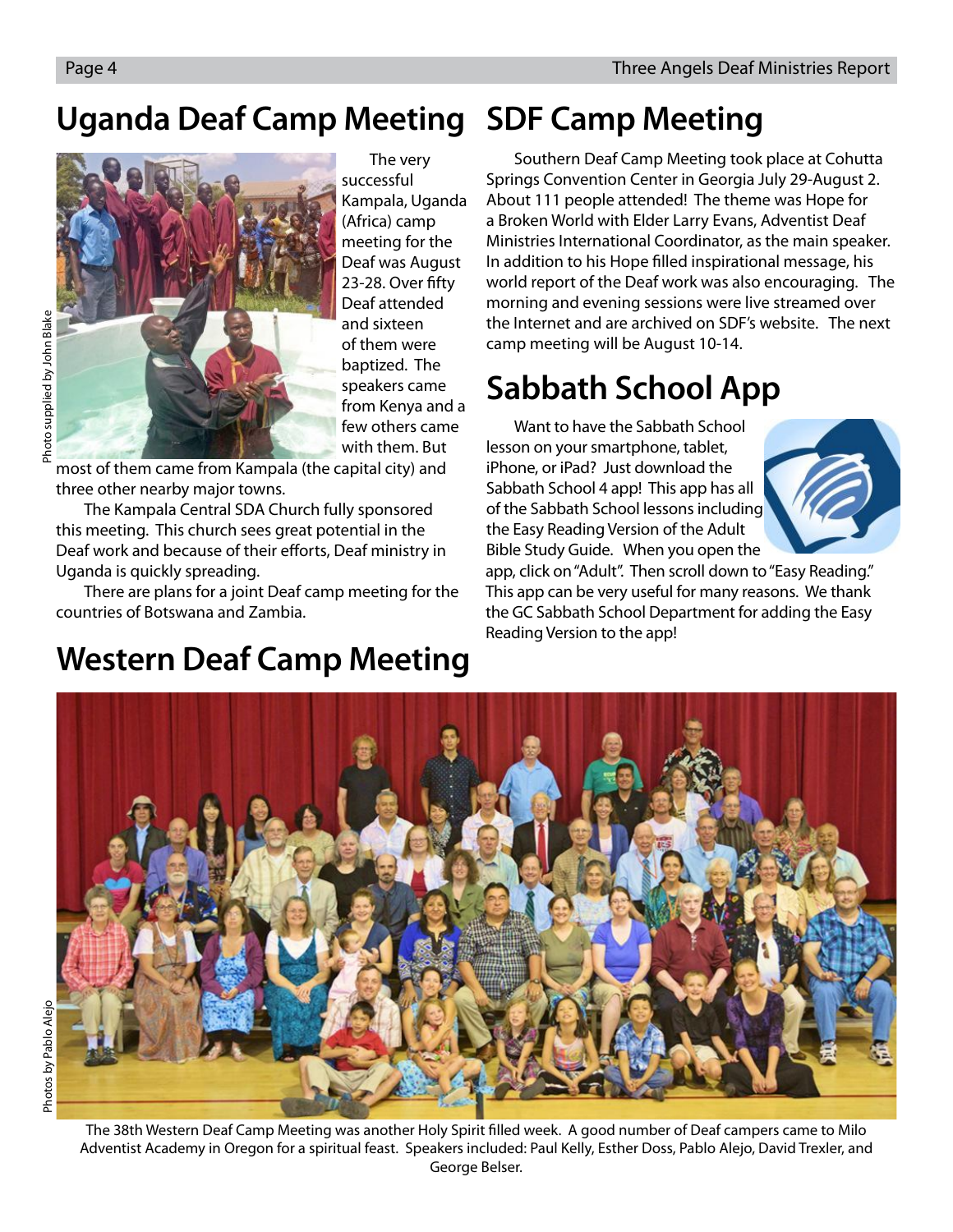## **Deaf Bible School Continues to Grow**

The Deaf Bible School continues to grow and we have been busy! The God's Way Course gained 73 new students this year! Also the Amazing Facts Course has 33 new students. So we have a total of 106 new students! Also, we have had 16 people finish, or graduate, from both God's Way and Amazing Facts this year.

These numbers do not include face-to-face Bible studies through videophone using Sharing the Word with the Deaf series or the weekly group Bible studies.

Many of the new students enroll as a result of meeting us at our booth at DeafNation Expos across the country. In fact, within a week after our booth in Baton Rouge, LA, several from Mississippi signed up. Some others began studying with us because of friends who urged them to sign up.

We also note that a few students are already Adventists or have been attended the Adventist Church for a long time, but still know very little about the Bible. This is because there is no one in their area who can teach them Bible truths in ASL.

We get many very positive responses from our students. One lady told us, "Thank you for making God's Way Bible lesson!" Meanwhile, another lady wrote us, "I need to learn more about Jesus and understand more. Thank you!"

One Michigan student said, "Just to let you know I love the Amazing Facts (Easy Reading). Also please tell Pastor David that I love watching his sermons on DVD of each month. May God be with you and Pastor David."

"I love the Bible lessons and am thrilled to learn more about God," said a person from Ohio. "I love it with smile! I want to continue studying!"

One person from Canada emailed, "I would like to say thank you so much for everything about God's Way lesson 1-24. Thanks to God for helping me to understand about God's Way."

Another wrote, "That's wonderful! Wow! I still want to learn more about Word of God with my whole heart and my soul everyday. I want to learn new things every day. God is so good all the time. Thanks to the Lord so very much for everything and saving in my life. God is Amazing!"

We thank you, the donors, who help keep 3ADM up and running so that this work can continue.

## **2015 NAD CALLED Convention**

The CALLED NAD Ministerial Convention was held in Austin, TX from June 28 to July 1. This was a special convention for all pastors and their families in the North American Division. 5,500 people attended and they had a large number of workshops to choose from besides morning and evening sessions. Two interpreters, Monica Mack and Melissa Beattie, were provided and several Deaf ministry leaders attended: Alan Meis, Margie English, Paul and Tina Kelly, Chuck McGehee, Alfred Griffith, Bob Plubell, Jeff Jordan and David and Francisca Trexler. The convention was a good learning experience for all of the attendees, including the Deaf.

The Deaf attendees were pleasantly surprised when they were acknowledged from the platform as pastors for the Deaf. Pastor Gabriel Perea made this announcement and he also challenged the pastors to learn how to sign. They learned Pastor Perea is a pastor for a church in San Antonio, TX that has a few Deaf members.

 The Deaf met several pastors who knew sign language and had an interest in the Deaf work, including a couple who moved to America from a different country and are reaching out to the Deaf in their work.

During the Convention, Jeff Jordan and Paul Kelly were interviewed on camera and a short excellent video was made by the NAD and is posted on Vimeo. You can see the video at: www.vimeo.com/132405460.

 The CALLED Convention was immediately before the GC Session 2015 in San Antonio, TX. Many pastors came to our booth at the GC Session who were made excited by what they saw at the CALLED Convention. They wanted to learn more about Deaf ministry and how they can help the Deaf know about Jesus and present truth.



Deaf ministry workers pose for a group photo with the interpreter and a few new friends.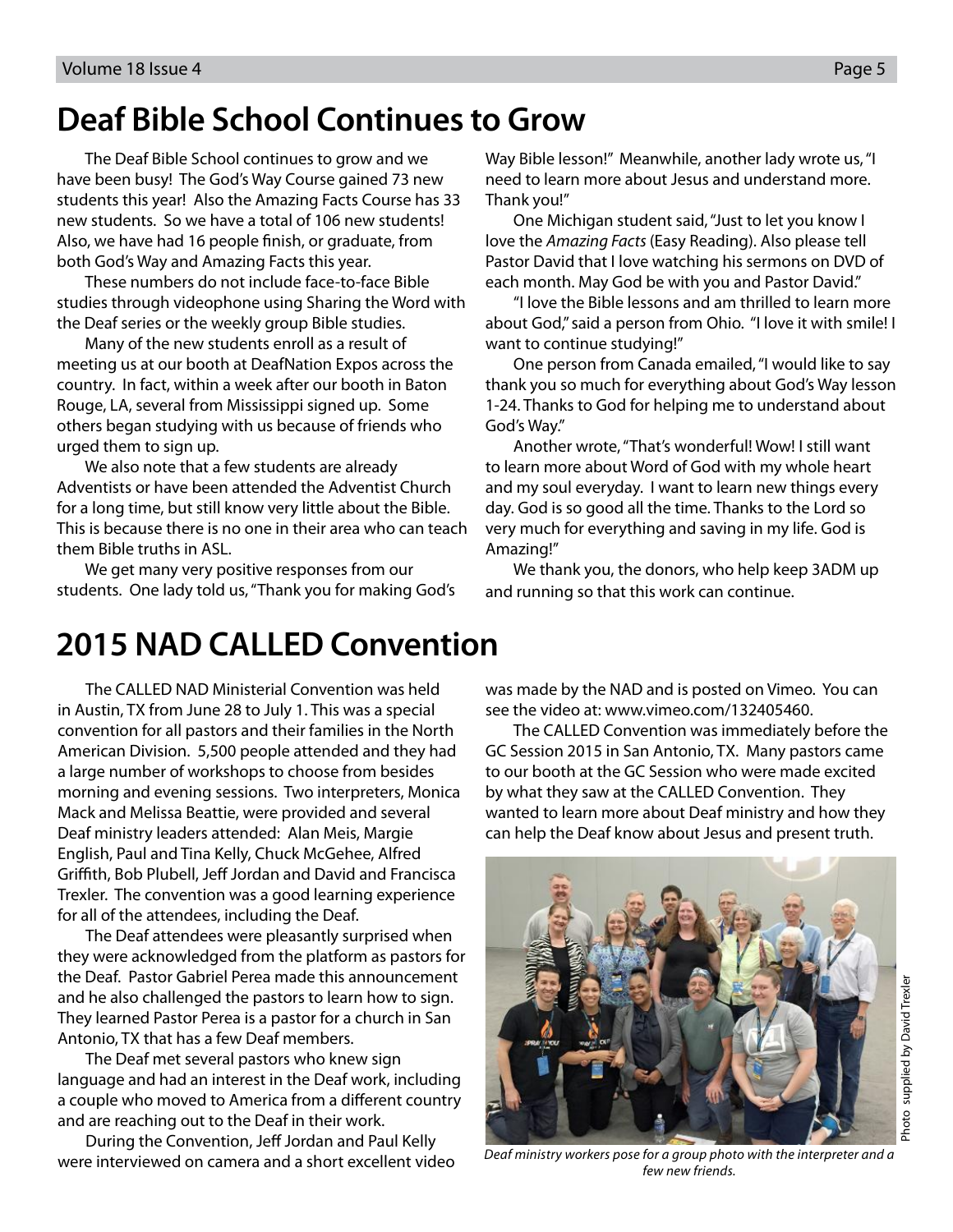3ADM Board of Directors and our Speaker/Director met August 4th and 5th at the General Conference at the Seventh-day headquarters in Silver Spring, MD to discuss, brainstorm, and vote on various topics during the two day session.

Our brainstorming session included how to improve the Bible study mentor and student follow up relationship with their progress on the lessons. Another item for discussion was how each board member should spend more time throughout the year on 3ADM activities such as planning, setting goals, fund raising, and strengthening their roles on various committees.

Bruce Buzzell, Paul Kelly, and Alfred Griffith were elected to another four year term as Board of Directors. Bruce Buzzell (Chairperson), Paul Kelly (Vice-Chairperson), Chuck McGehee (Treasurer), and Alfred Griffith (Secretary) were elected to their respective officer positions for the 2016 fiscal year.

The board welcomed a new member named Margie English (Deaf) to our meetings. She replaces Julius Vold who stepped down at the end of his term as a board member. Margie is involved with Deaf Adults for Christ (DYAC), a highly active group of Deaf young adults.

Please continue to pray for the 3ADM board members as they work with Speaker/Director David Trexler in carrying out the commission to spread the good news about Jesus Christ to Deaf people all over the world.

#### **Donations**

#### **In Memory of...**

Denise Black by Eva Thompson Joyce Goodson by David and Francisca Trexler Sylvia House by Dorothy Gradt

> **In Honor of...** Marvin Budd by Luis Leonor

#### **3ADM Board of Directors**

Bruce Buzzell, Chairperson Paul Kelly, Vice-Chairperson Chuck McGehee, Treasurer Alfred Griffith, Secretary George Belser Marvin Budd Margie English

#### **3ADM Staff**

David M. Trexler Speaker/Director

Esther M. Doss Public Relations & Development Francisca Trexler Bible School Director/Chaplain

### **3ADM Board Meeting In Memory - Sandi Goodrich**

On July 6, 2015, Deaf ministry had a real loss. Sandi Goodrich, of Double Oak, TX, passed away after a long battle with ALS at the age of 67. Sandi was born July 16, 1947 in Dallas, TX. Sandi married Joseph Goodrich on December 13, 1968 in Dallas. She was a member of the Lewisville, TX SDA Church and worked as an interpreter. Sandi is survived by her husband Joe, two children, five grandchildren, and two great-grandchildren.

Sandi met a Deaf boy in high school and they became sweethearts. The relationship did not work and they broke up. Shortly after Sandi was baptized, she began interpreting for a little Deaf boy in church. Sandi decided to be educated in ASL and began interpreting at a high school.

For a few years the Texas Conference paid her to start a Deaf ministry. Sandi traveled all over Texas with her mother. They also made video tapes. Everywhere she went, she talked to the Deaf and she was very friendly. Thru the years, Sandi taught several ASL classes to hearing people, with hopes that someone would join her as an interpreter. Over all she has interpreted for 40 years! Sometimes she would serve the Deaf even when she was sick.

Sandi was always there for the Deaf people she loved. She would interpret for them at other times outside of the church, such as at doctors' appointments. Sandi was also a very passionate advocate for the Deaf. She had long prayed and hoped for a pastor for the Deaf in Texas. The Deaf community was her second family and they loved her dearly.

When Sandi started getting sick, she went to many doctors. No one could tell her what was wrong. Then a medical student discovered she had ALS, also known as Lou Gehrig's Disease. Prayers and belief that God could heal her is what kept her and family going. She was anointed twice, once by Speaker/Director David Trexler. Other pastors including Pastor Jeff Jordan also prayed with her.

May all of the interpreters in our churches be as dedicated! Our thoughts and prayers are with the family.

Three Angels Deaf Ministries Report is a bimonthly publication of Three Angels Deaf Ministries. Contributors to the ministry receive this report for two years from the date of their most recent gift.

Three Angels Deaf Ministries, a nonprofit ministry, shares the saving truths of Jesus Christ with the Deaf through easy reading literature, the Internet, public evangelism, outreach training, and more. For operation, we depend on the gifts and prayers of caring Christians who believe in our mission.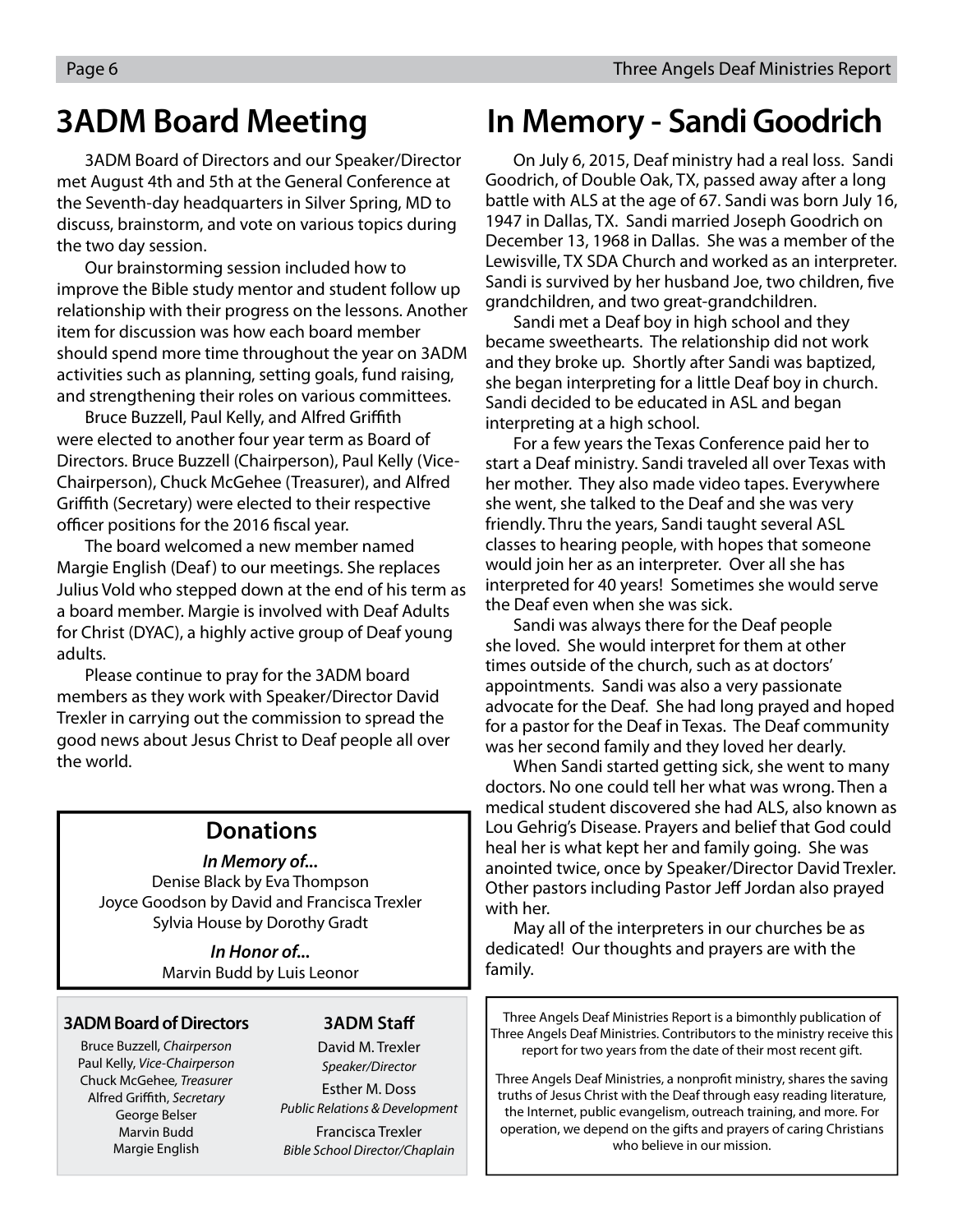## **3ADM Catalog -- All prices include USA shipping**

| <b>AMAZING BIBLE TRUTHS SERIES (7 DVDs)</b><br>14 Bible topics in ASL by Francisca Trexler. (no voice)<br>THE REVELATION OF JESUS CHRIST VIDEO SERIES | <b>OUR WORLD A THEATER IN GOD'S UNIVERSE (DVD)</b><br>The full story of the battle between God and Satan.<br>In Hard Case<br>\$15.00<br>\$7.00<br>In Paper Sleeve |                                                                                                                                            |  |
|-------------------------------------------------------------------------------------------------------------------------------------------------------|-------------------------------------------------------------------------------------------------------------------------------------------------------------------|--------------------------------------------------------------------------------------------------------------------------------------------|--|
| A set of 13 DVDs with 26 programs in ASL by                                                                                                           |                                                                                                                                                                   |                                                                                                                                            |  |
| Pastor David Trexler. Includes study notes. (with voice)                                                                                              | <b>KEEPERS OF THE FLAME SERIES (2 DVDs)</b><br>\$45.00<br>This 8-part series covers the history of the Christian                                                  |                                                                                                                                            |  |
| <b>SIGNS OF GOD'S LOVE #1 DVD</b><br>Salvation and God's love (with voice)                                                                            | \$7.00                                                                                                                                                            | church, and the Adventist church. (ENGLISH SUBTITLES)                                                                                      |  |
|                                                                                                                                                       |                                                                                                                                                                   | THE FINAL EVENTS OF BIBLE PROPHECY (DVD)                                                                                                   |  |
| <b>SIGNS OF GOD'S LOVE #2 DVD</b><br>What happens when you die? (with voice)                                                                          | \$7.00                                                                                                                                                            | What the Bible says about the last days of earth history by<br>Doug Batchelor. (43 minutes - ENGLISH SUBTITLES)<br>In Hard Case<br>\$15.00 |  |
| SIGNS OF GOD'S LOVE #3 DVD<br>God's law of love (with voice)                                                                                          | \$7.00                                                                                                                                                            | In Paper Sleeve<br>\$7.00                                                                                                                  |  |
|                                                                                                                                                       |                                                                                                                                                                   | \$15.00<br><b>CAN YOU HEAR US?</b> (Booklet - 10 copies)                                                                                   |  |
| <b>SIGNS OF GOD'S LOVE #4 DVD</b><br>The Sabbath (with voice)                                                                                         | \$7.00                                                                                                                                                            | A quick reference quide to Deaf Ministry.                                                                                                  |  |
|                                                                                                                                                       |                                                                                                                                                                   | <b>MARGIE ASKS WHY, EASY READING EDITION</b><br>\$7.00                                                                                     |  |
| <b>SIGNS OF GOD'S LOVE #5 DVD</b><br>Jesus' second coming (with voice)                                                                                | \$7.00                                                                                                                                                            | A fascinating book about the battle between God<br>and Satan.                                                                              |  |
| <b>SIGNS OF GOD'S LOVE #6 DVD</b><br>Heaven and choices (with voice)                                                                                  | \$7.00                                                                                                                                                            | <b>STEPS TO CHRIST, EASY READING EDITION</b><br>\$7.00<br>A book that leads us to a better relationship with Jesus.                        |  |
|                                                                                                                                                       |                                                                                                                                                                   |                                                                                                                                            |  |
| SIGNS OF GOD'S LOVE #7 DVD<br>The eight laws of health (with voice)                                                                                   | \$7.00                                                                                                                                                            | THE STORY OF REDEMPTION, EASY READING<br>\$7.00<br>Tells how sin began and how Jesus will save His<br>people from sin & eternal death.     |  |
| <b>SIGNS OF GOD'S LOVE #8 DVD</b>                                                                                                                     | \$7.00                                                                                                                                                            |                                                                                                                                            |  |
| The beginning and end of evil (with voice)                                                                                                            |                                                                                                                                                                   | <b>EASY-READING BAPTISMAL STUDIES</b><br>\$20.00<br>28 fundamental beliefs studies for baptismal candidates.                               |  |
| <b>SIGNS OF GOD'S LOVE DVDs</b>                                                                                                                       |                                                                                                                                                                   |                                                                                                                                            |  |
| Orders of 20 or more - each DVD<br>Orders of 100 or more - each DVD                                                                                   | \$6.00<br>\$4.00                                                                                                                                                  | <b>ASL DVD LEARNING SYSTEM (DVD)</b><br>\$35.00<br>Includes 2 DVDs: "Getting Started in Signing" and "<br>Say It With Signing."            |  |
| <b>BIBLE ADVENTURES DVD</b>                                                                                                                           | \$15.00                                                                                                                                                           |                                                                                                                                            |  |
| 8 Bible stories for children in sign language (no voice)                                                                                              | <b>CD-ROM: HYPERSIGN INTERACTIVE DICTIONARY OF ASL</b>                                                                                                            |                                                                                                                                            |  |
| <b>THE SEVENTH DAY (5 DVDs)</b><br>The history of the Sabbath. (CLOSED CAPTIONED)                                                                     | \$75.00                                                                                                                                                           | \$25.00<br>(CD-ROM)<br>Full-motion video; age specific vocabulary.                                                                         |  |

| <b>Product Name</b>         |  |  | Quantity | Price                                                    | Subtotal                  |  |
|-----------------------------|--|--|----------|----------------------------------------------------------|---------------------------|--|
|                             |  |  |          |                                                          |                           |  |
|                             |  |  |          |                                                          |                           |  |
|                             |  |  |          |                                                          |                           |  |
|                             |  |  |          |                                                          |                           |  |
|                             |  |  |          | Total                                                    |                           |  |
| <b>Name</b>                 |  |  |          |                                                          | Please make your check or |  |
| <b>Address</b>              |  |  |          | money order payable to:                                  |                           |  |
| City<br><b>State</b><br>Zip |  |  |          | <b>Three Angels Deaf Ministries</b><br>$DO$ $Box$ $10/6$ |                           |  |

**\*\* Please print. Contact us for orders outside the USA for shipping costs.**

**PO Box 1946 Greenbelt, MD 20768**